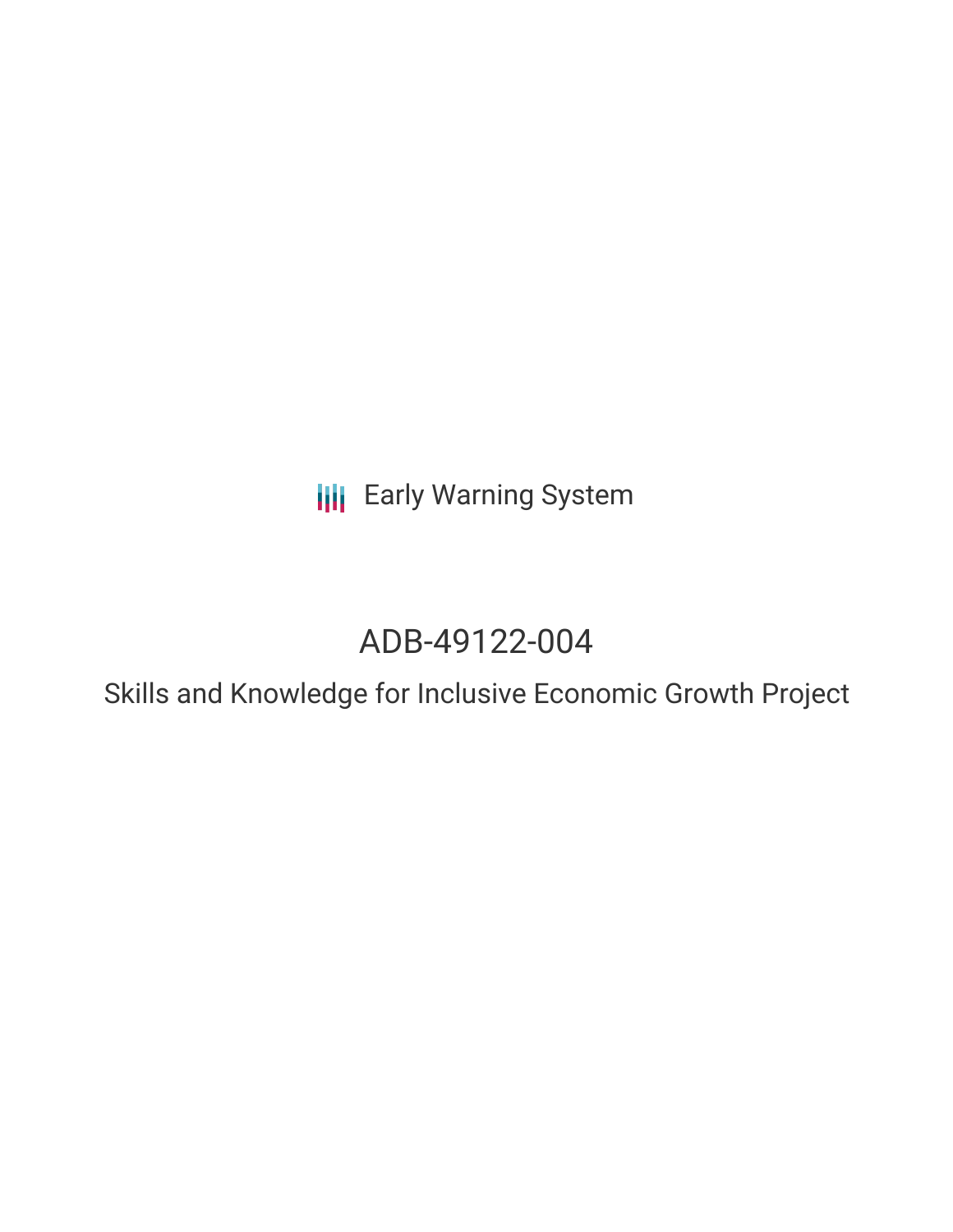

# **Quick Facts**

| <b>Countries</b>               | Vietnam                                         |
|--------------------------------|-------------------------------------------------|
| <b>Specific Location</b>       | National-wide                                   |
| <b>Financial Institutions</b>  | Asian Development Bank (ADB)                    |
| <b>Status</b>                  | Approved                                        |
| <b>Bank Risk Rating</b>        | B                                               |
| <b>Voting Date</b>             | 2018-12-11                                      |
| <b>Borrower</b>                | Government of the Socialist Republic of Vietnam |
| <b>Sectors</b>                 | <b>Education and Health</b>                     |
| <b>Investment Type(s)</b>      | Grant, Loan                                     |
| <b>Investment Amount (USD)</b> | \$78.00 million                                 |
| <b>Loan Amount (USD)</b>       | \$75.00 million                                 |
| <b>Grant Amount (USD)</b>      | $$3.00$ million                                 |
| <b>Project Cost (USD)</b>      | \$98.20 million                                 |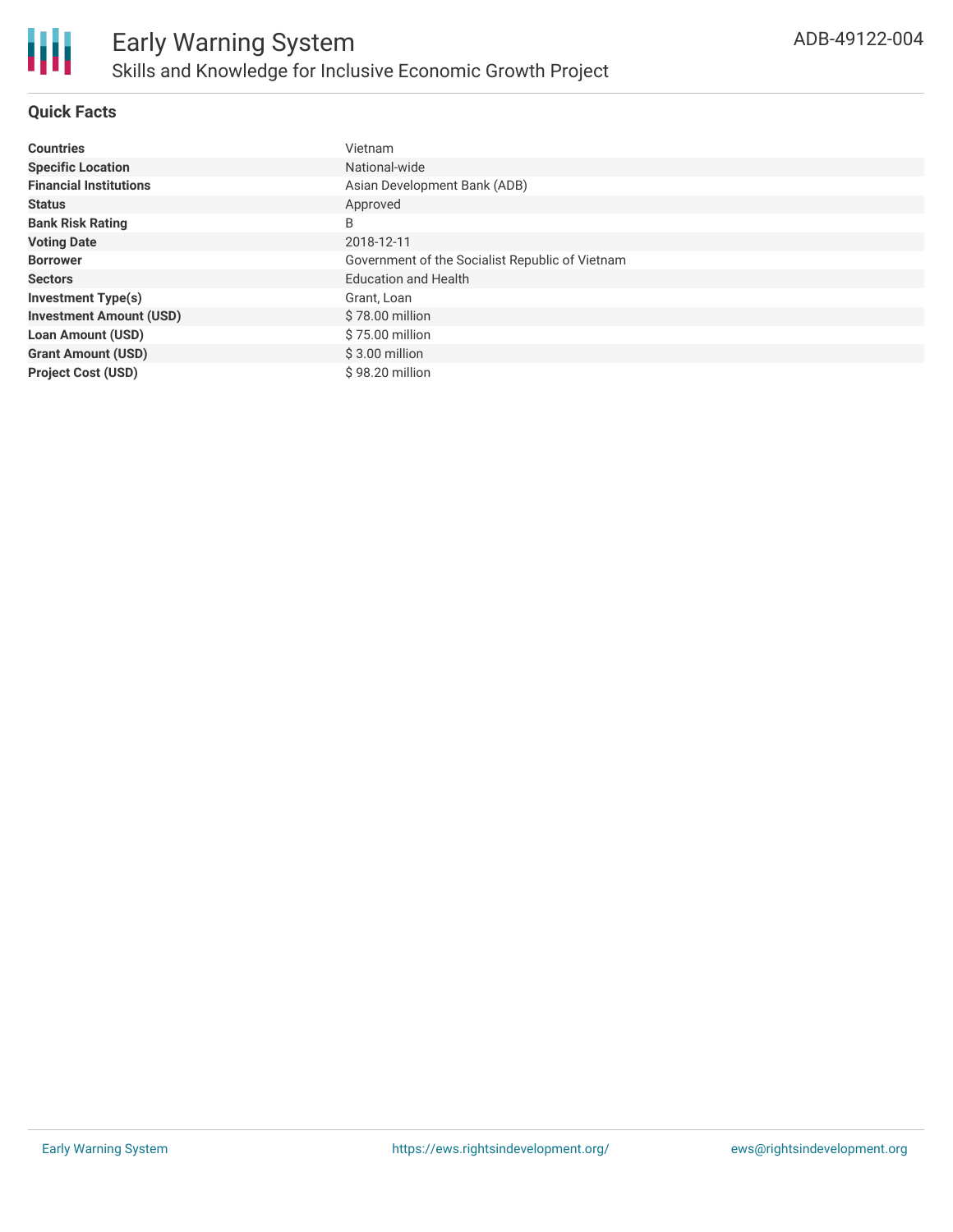

# **Project Description**

According to the bank document, the proposed project will continue its efforts to realign Viet Nam technical and vocational education and training (TVET) system with current and future labor market needs.

The project will upgrade the teaching and learning environments of national high-quality TVET institutes with up-to-date technology. These upgrades will enhance the quality of training programs for advanced skills in close collaboration with business communities. The grant will complement these activities by strengthening the quality of soft skills training and developing demand-driven short-term skills programs for women and youth in disadvantaged communities.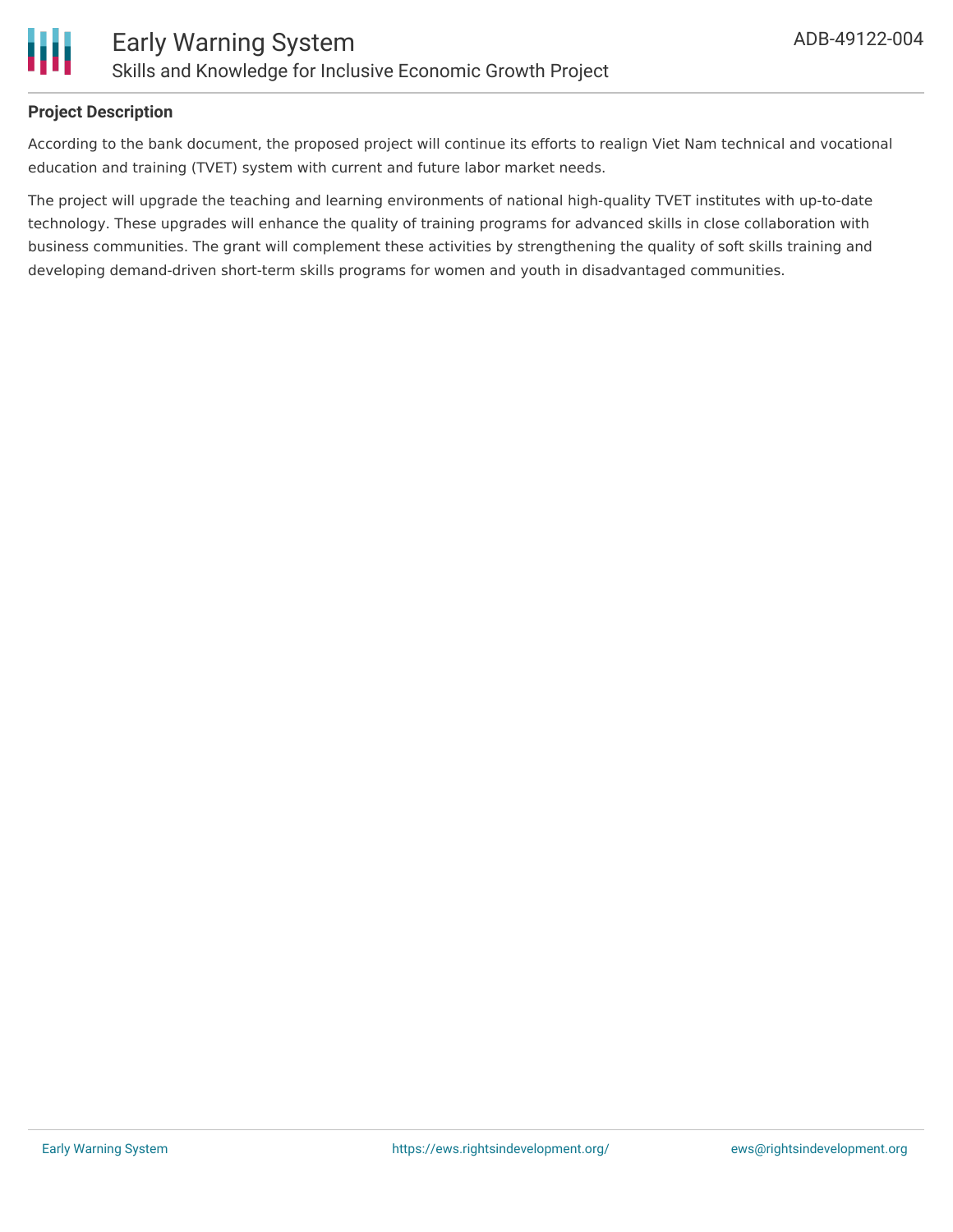#### **Investment Description**

Asian Development Bank (ADB)

#### **Skills and Knowledge for Inclusive Economic Growth for Disadvantaged Communities Project (Grant)**

Japan Fund for Poverty Reduction US\$ 3.00 million

#### **Skills and Knowledge for Inclusive Economic Growth Project (Loan)**

Asian Development Fund US\$ 75.00 million

Counterpart US\$ 20.20 million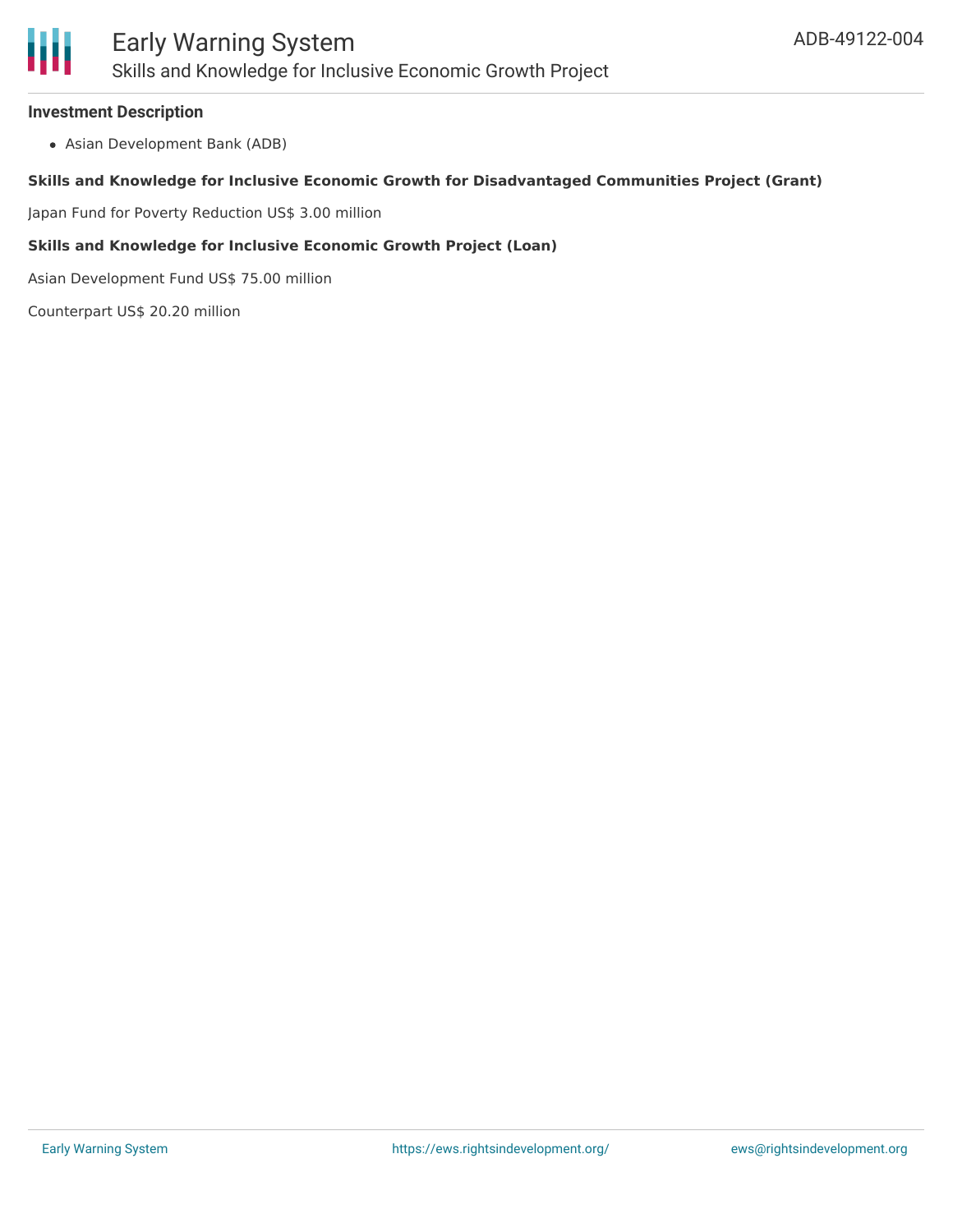### **Contact Information**

**Executing Agencies**

#### **Ministry of Labor, Invalids and Social Welfare**

No.2 Dinh Le Street Hanoi, Vietnam

#### **ACCOUNTABILITY MECHANISM OF ADB**

The Accountability Mechanism is an independent complaint mechanism and fact-finding body for people who believe they are likely to be, or have been, adversely affected by an Asian Development Bank-financed project. If you submit a complaint to the Accountability Mechanism, they may investigate to assess whether the Asian Development Bank is following its own policies and procedures for preventing harm to people or the environment. You can learn more about the Accountability Mechanism and how to file a complaint at: http://www.adb.org/site/accountability-mechanism/main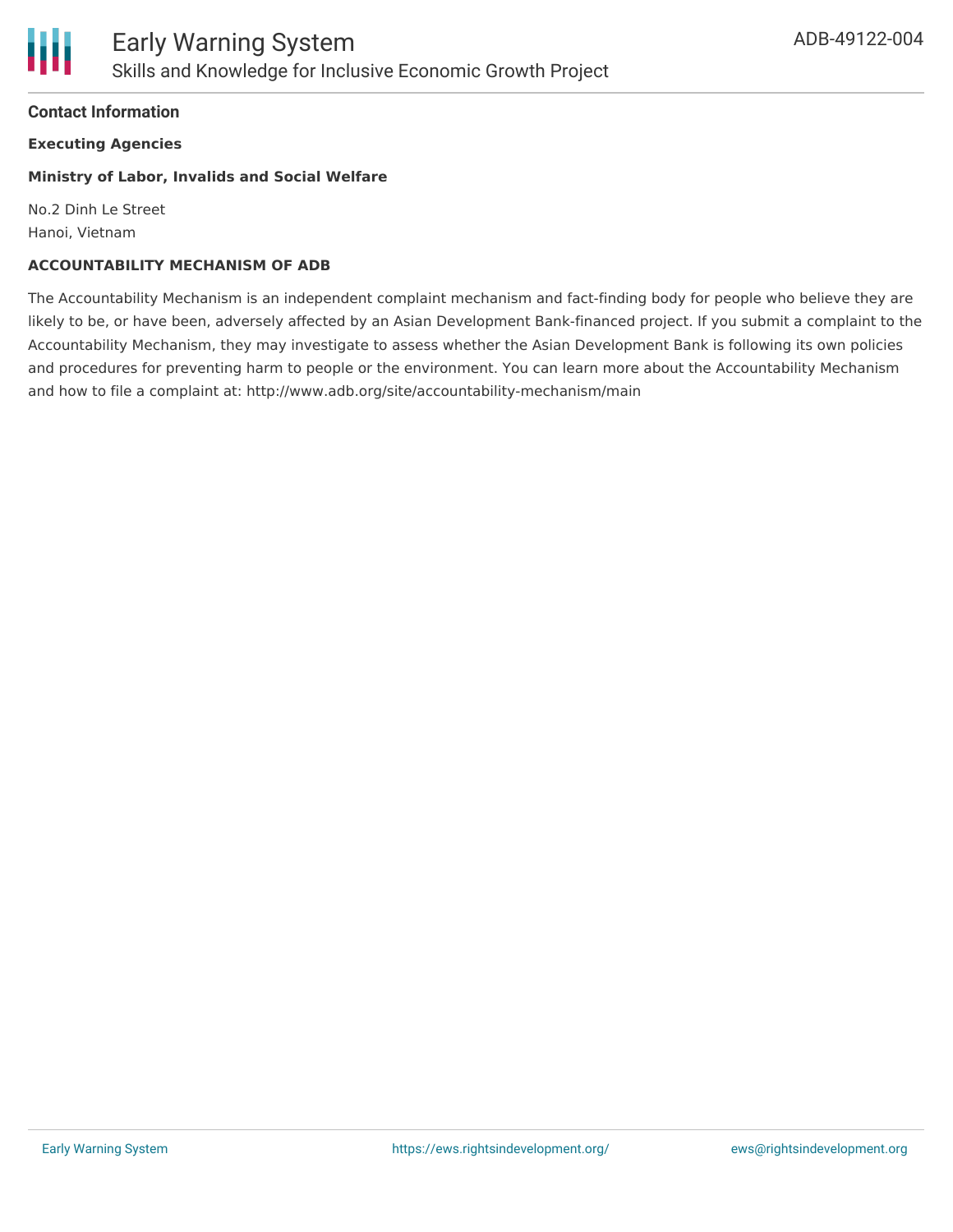

# Early Warning System Skills and Knowledge for Inclusive Economic Growth Project

#### **Bank Documents**

• Project [Disclosure](https://ewsdata.rightsindevelopment.org/files/documents/04/ADB-49122-004.pdf) PDF [\[Original](https://www.adb.org/printpdf/projects/49122-004/main) Source]